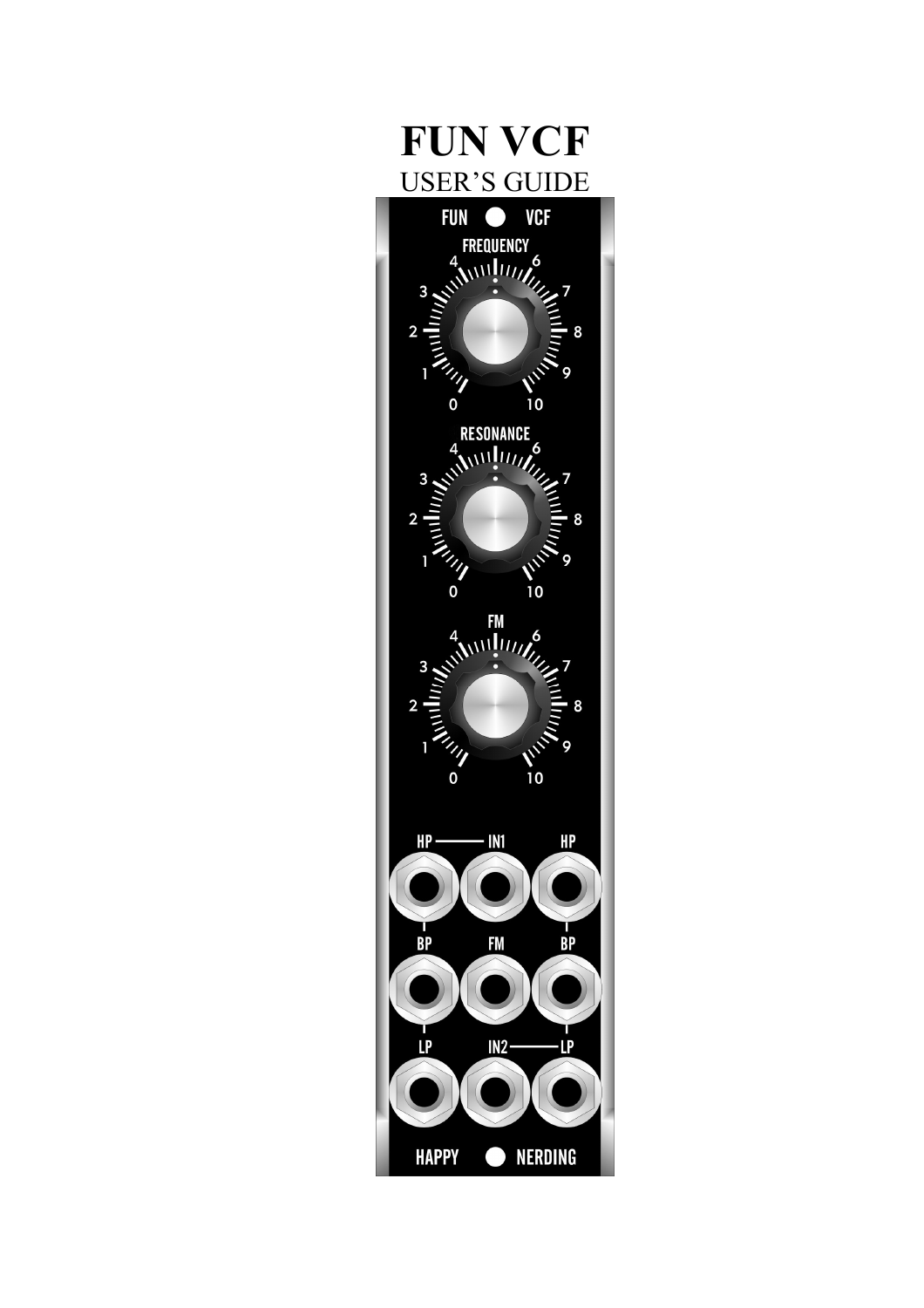# **MODULE DESCRIPTION**

FUN VCF is a double state variable filter with the common controls and separate outputs. Its core is based on the soviet Polivoks synthesizer's filter featuring new stock КР140УД1208 and КР140УД18 operational amplifiers. Original schematic was redesigned in the following way:

- High Pass output was added
- full frequency sweep in the hearing range is now possible  $20$  Hz  $20$  kHz
- no artifacts for the filter to pass unwanted high frequencies at Low Pass output

- inherent distortion when the Frequency is set to its low range is eliminated (compensation can be omitted with the jumper on the PCB).

Two identical state variable filters are available in one module, each of them has separate input, three outputs – High Pass (12 dB/oct), Band Pass (6 dB/oct), Low Pass (12 dB/oct), plus a common for both filters Frequency Modulation (FM) input. Both filters are factory fine tuned to be as identical as practical for good stereo operation.

But the module is not limited for stereo filtering. The user can take any output of one filter and patch it to the second filter's input (serial connection). This way not only the usual combinations of 12+12=24 dB/oct Low Pass and High Pass, or 6+6=12 dB/oct Band Pass filter modes are possible, but also any in-between modes like passing 12 dB/oct high pass through 6 dB/oct Band pass. The user is welcome to check the possible routings.

It should be mentioned that subject filter's resonance is self oscillating and has a huge impact on the sound. Which becomes merely monstrous in case a serial connection of the both onboard filters is used.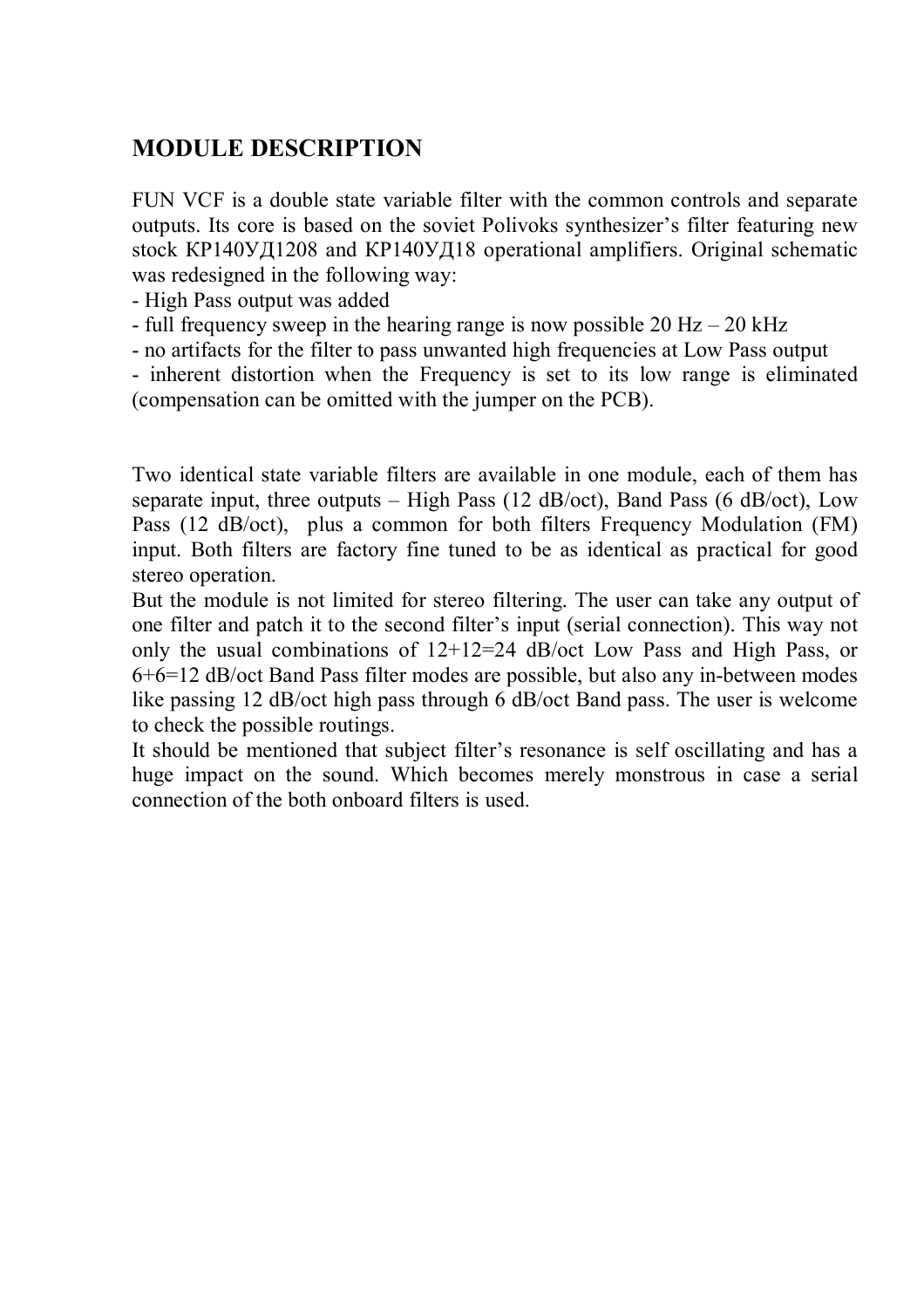#### **SPECIFICATIONS**

**input level:**  $-5V$   $\ldots +5V$ can also accept inputs exceeding [-5V…+5V] amplitude with peculiar distortion

**output level:** around  $-2.5V$   $\ldots + 2.5V$  in low "Resonance" settings with up to  $-15V$   $\ldots$  + 15V in self oscillation

**output impedance**: 1 kOhm

**module depth**: 3 cm or 1,5 inches

**power consumption:** +15 /-15 mA at +/-15 Vdc

# **CONTROLS DESCRIPTION**

As it was already mentioned FUN VCF has two identical filters in it. Both have the common controls – manual "Frequency" control, manual "Resonance" control and frequency modulation "FM" control voltage attenuator.

**FREQUENCY –** scale dial is from 0 to 10. This control sets cut off frequency for all the outputs for both filters at the same time.

**RESONANCE –** scale dial is from 0 to 10. This control sets filter resonance for all the outputs for both filters at the same time. Resonance settings in 5-10 scale region may introduce some distortion to the input signal of  $-5V$  ...  $+5V$  amplitude. If this distortion is not desirable – please reduce the input amplitude.

**FM –** scale dial is from 0 to 10. This control sets frequency modulation amount of the cut off frequency for all the outputs of both filters at the same time.

 $0V$   $\ldots$  + 5V control voltage applied to the "FM" input will raise the cut off frequency in the whole hearing range 20 Hz-20 kHz if "Frequency" control is set to 0 mark and "FM" control is set to 10 mark. Similarly negative control voltage 0V … - 5V will decrease the cut off frequency in the whole hearing range from 20 kHz to 20 Hz if "Frequency" control is set to 10 mark and "FM" control is set to 10 mark. So if the user does not need the filters to pass above/below the human hearing range – the relative settings of the "FM" and "Frequency" amounts should be adjusted.

Please note that internal cut off frequency value can be virtually below zero (0 Hz) due to negative control voltage signal and FM knob set non zero setting. This may lead to some unusual sounds with fast audio rate FM modulations (most likely square waves). If this effect is not desirable – the user can force the filter to ignore those "negative" frequencies by removing PCB jumper.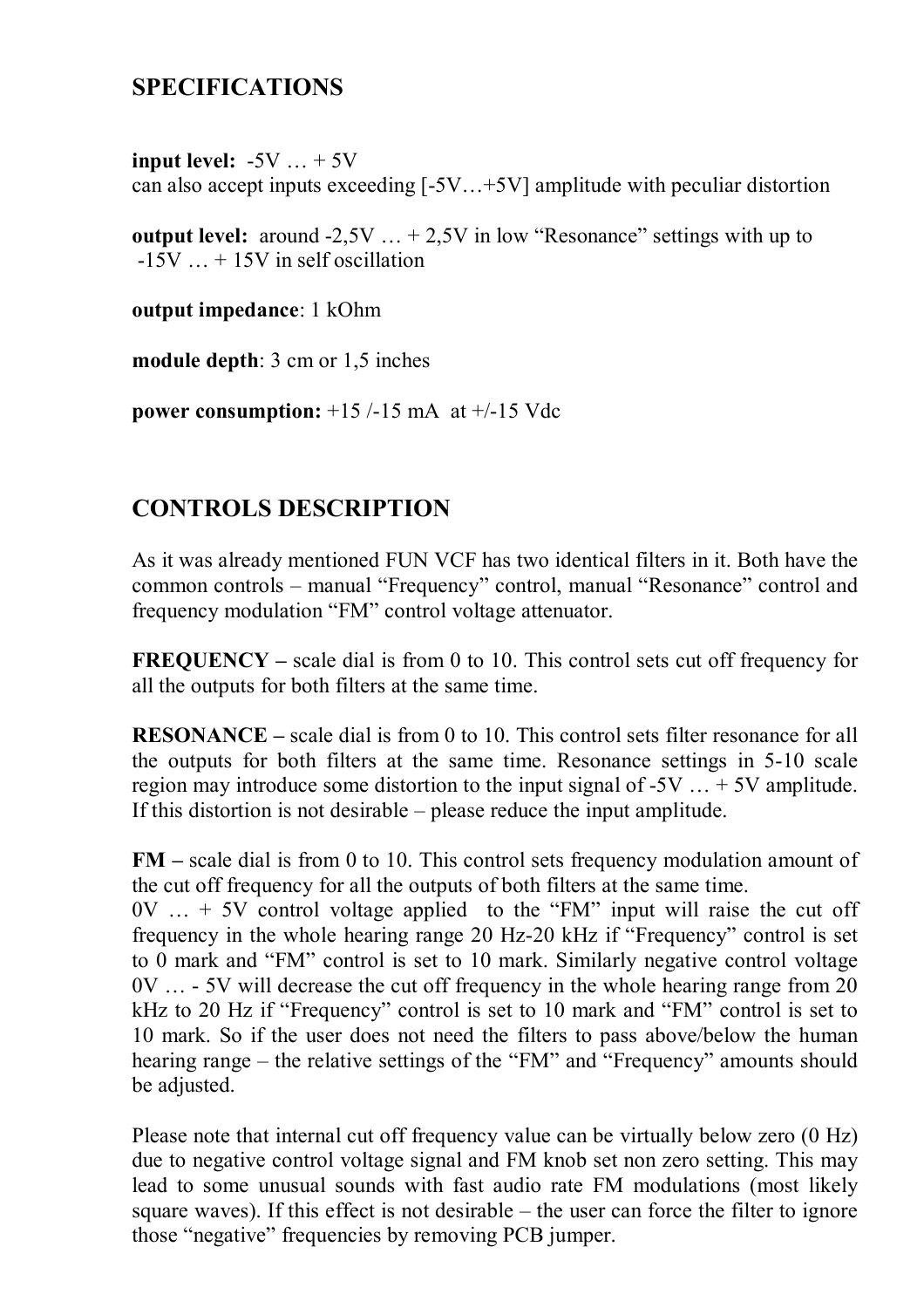**IN1 –** first filter input to be processed and to appear at the relative left column outputs: HP, BP, LP, Any AC signal, preferably  $-5V$   $\ldots +5V$  (10 V pk-pk).

**IN2 –** second filter input to be processed and to appear at the relative right column outputs: HP, BP, LP. Any AC signal, preferably  $-5V$   $\ldots +5V$  (10 V pk-pk).

**FM** – control voltage input for the cut off frequency modulation. Can be either AC or DC.  $-5V$   $\ldots +5V$  input voltage range is welcome.

**HP –** 12 dB/oct High Pass filter output. **BP –** 6 dB/oct Band Pass filter output. **LP –** 12 dB/oct Low Pass filter output.

**POWER INPUT** - male 6 pin MTA-100 PCB mount connector - a standard dotcom power connector. To be plugged to a regulated +15Vdc and -15Vdc PSU only when the power supply is OFF. Mind the proper positioning on the pins.

#### **USEFUL TIPS AND TRICKS**

Though there is no Resonance control voltage regulator onboard, it can be replaced by other modules. Patching BP output to any VCA and then mixing the result with the input signal to be processed by the filter will lead to the Resonance voltage control.

Patch one filter's outputs to the second filter's input.

Use external mixer/scanner to mix different filters' outputs.

Some of the obvious ways to modulate the cut off frequency:

- 1) velocity CV the harder the notes are pressed the higher the FUN VCF frequency; by using inverted velocity CV the cut off frequency can be decreased the harder the notes are pressed;
- 2) pitch CV cut off frequency will be scaled by the pith being played (classic key follow);
- 3) LFO or ADSR to modulate the cut off frequency;